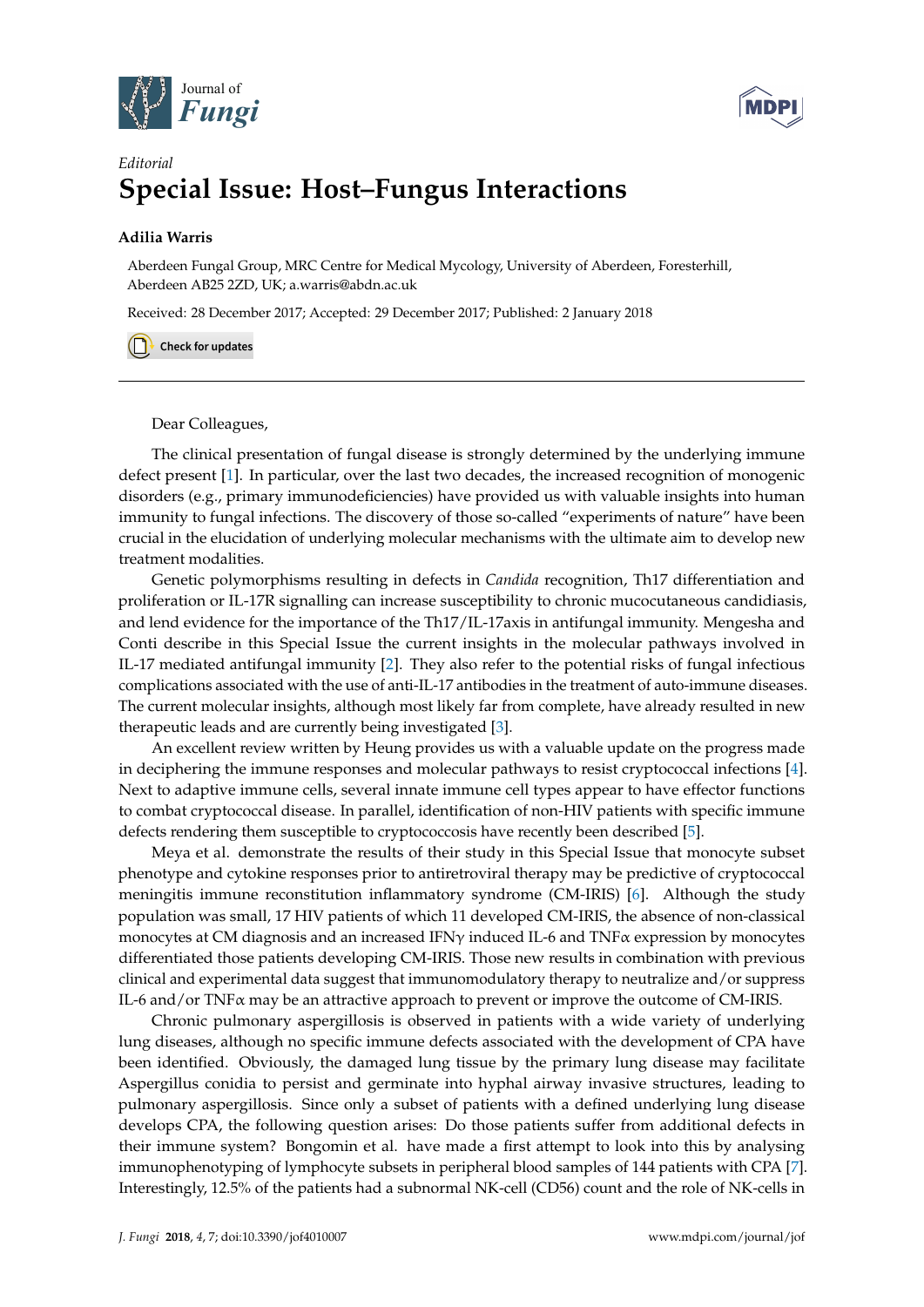antifungal immunity has been nicely reviewed by Schmidt et al. in this Special Issue [\[8\]](#page-2-7). They refer to two clinical observational studies in post-haematopoietic stem cell and post-solid organ transplantation patients demonstrating an association with poor function and/or low numbers of NK-cells and the development of invasive aspergillosis. In both studies, as well as in the study presented by Bongomin in this Special Issue, it nevertheless remains unclear if the low number of NK-cells caused *Aspergillus* disease to develop. The challenge to be aimed for is to perform longitudinal clinical studies in well-defined patient groups to demonstrate a causative relationship between abnormal lymphocyte subsets and the development of CPA.

The increased insight in the characteristics of polysaccharides in the fungal cell wall, its recognition by specific pathogen receptors, and the downstream signalling resulting in either up- or down-regulation of inflammatory pathways is the subject of the review by Snarr et al. in this Special Issue [\[9\]](#page-2-8). In addition, the authors refer to the promising potential of this new knowledge with respect to the development of antifungals with a new mode of action and the use of immunosuppressive fungal polysaccharides in the treatment of inflammatory disorders as rheumatoid arthritis. On the other hand, Hernandez-Chavez et al. present us with a clearly written overview of how fungal cells have evolved several strategies to avoid recognition by immune cells, including the modulation of the amount of certain cell wall components (e.g., polysaccharides) or their accessibility on the fungal cell surface [\[10\]](#page-2-9).

The ability of *C. albicans* to form biofilms on the surfaces of medical and prosthetic devices, as well as on host epithelial and endothelial layers, is strongly related to a worse outcome [\[11\]](#page-2-10). *Candida* biofilms are notoriously resistant to antifungal therapy and severely compromise effective antifungal activity by phagocytes. Two papers in this Special Issue focus on specific antifungal immune mechanisms being impaired when confronted with *C. albicans* growing in biofilms. Kernien et al. demonstrate how various clinical *C. albicans* isolates forming biofilms inhibit the release of neutrophil extracellular traps (NETs) [\[12\]](#page-2-11). This inhibition was shown early in the formation of the biofilm before the development of long hyphal structures known to result in "frustrated" phagocytosis and release of NETs. Alonso et al. demonstrated an impaired migration of macrophages towards *C. albicans* growing in a biofilm compared to planktonic *Candida* cells [\[13\]](#page-2-12). Mannans in the fungal cell wall and/or secreted in the extracellular matrix seem to inhibit NET formation [\[14\]](#page-2-13), while the impaired macrophage migration is not dependent on the presence of mannans. This is another example of how fungal polysaccharides play various and sometimes contradictory roles in the host–fungus interaction.

Ongoing exploration and understanding of those immunological pathways is needed to ultimately lead to new directions in the development of immunotherapeutic strategies to spot the invading fungus early, leaving it no escape. Novel immunotherapeutic approaches are urgently needed, as the classes of antifungal drugs are restricted, and, even with the arrival of the newer ones, the prognosis for patients with fungal infection is still poor. A recent review by Armstrong-James and colleagues show the progress made in adjunctive antifungal strategies such as cytokine therapy, vaccines, and cellular immunotherapy [\[15\]](#page-2-14).

I would like to take the opportunity to express my gratitude to our colleague experts who contributed to this Special Issue resulting in a collection of excellent papers summarizing current concepts and understanding as well as the latest insights obtained in the host–fungus interactions.

**Acknowledgments:** Adilia Warris is supported by the Wellcome Trust Strategic Award (Grant 097377) and the MRC Centre for Medical Mycology (Grant MR/N006364/1) at the University of Aberdeen.

**Conflicts of Interest:** The authors declare no conflict of interest.